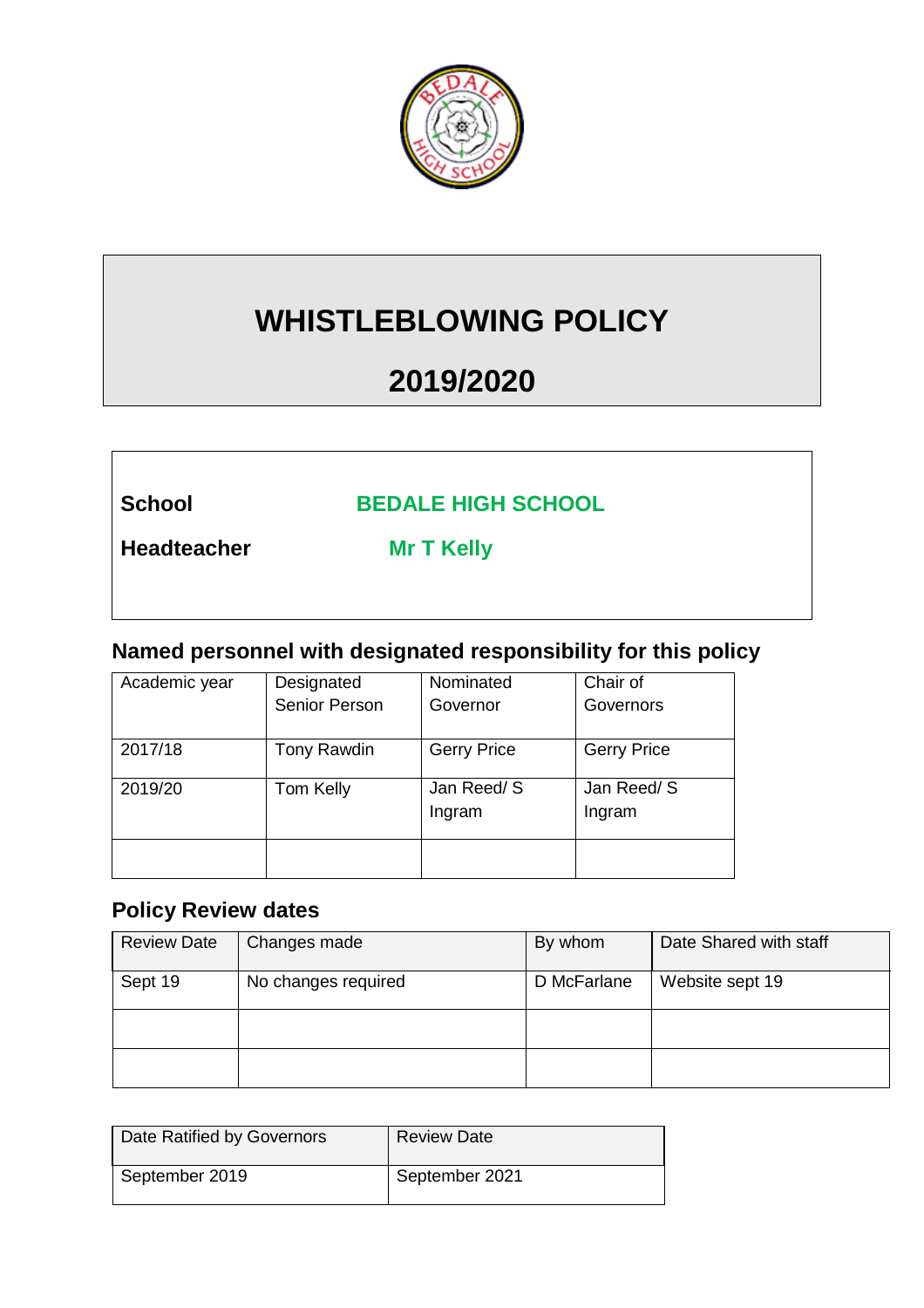## **Whistleblowing Policy & Procedure Schools**

## **Bedale High School**

| <b>Section</b> | <b>Contents</b>                             | Page    |
|----------------|---------------------------------------------|---------|
| 1.0            | Introduction                                | 1       |
| 2.0            | Aims and Scope of the Policy                | $1 - 2$ |
| 3.0            | <b>Employee Co-operation and Safeguards</b> | $2 - 3$ |
| 4.0            | How to raise a concern                      | $3 - 4$ |
| 5.0            | How the County Council will respond         | 4-5     |
| 6.0            | How matters can be taken further            | $5-6$   |
| 7.0            | Independent Advice                          | 6       |
| 8.0            | Review of the Policy                        | 6       |

**Policy produced for Schools under Local Management of Schools, together with Early Years providers under the HR service provision of North Yorkshire County Council.**

**Access: If you require this information in an alternative format, such as large type, audio cassette or Braille, please contact NYHR.**

#### 1.0 **INTRODUCTION**

- 1.1 The County Council is committed to the provision of the highest quality services to its residents and is proud of its track record of probity and high ethical standards. However, it also recognises that irregularities, wrong-doing or serious failures in standards can sometimes occur.
- 1.2 The greatest deterrent to malpractice or wrongdoing is the probability that it will be reported and investigated, that those who are responsible for it will be punished and that the matter will be promptly remedied. This Policy is therefore intended as a clear statement that any malpractice by members, employees or third parties (including contractors) reported to the County Council will be swiftly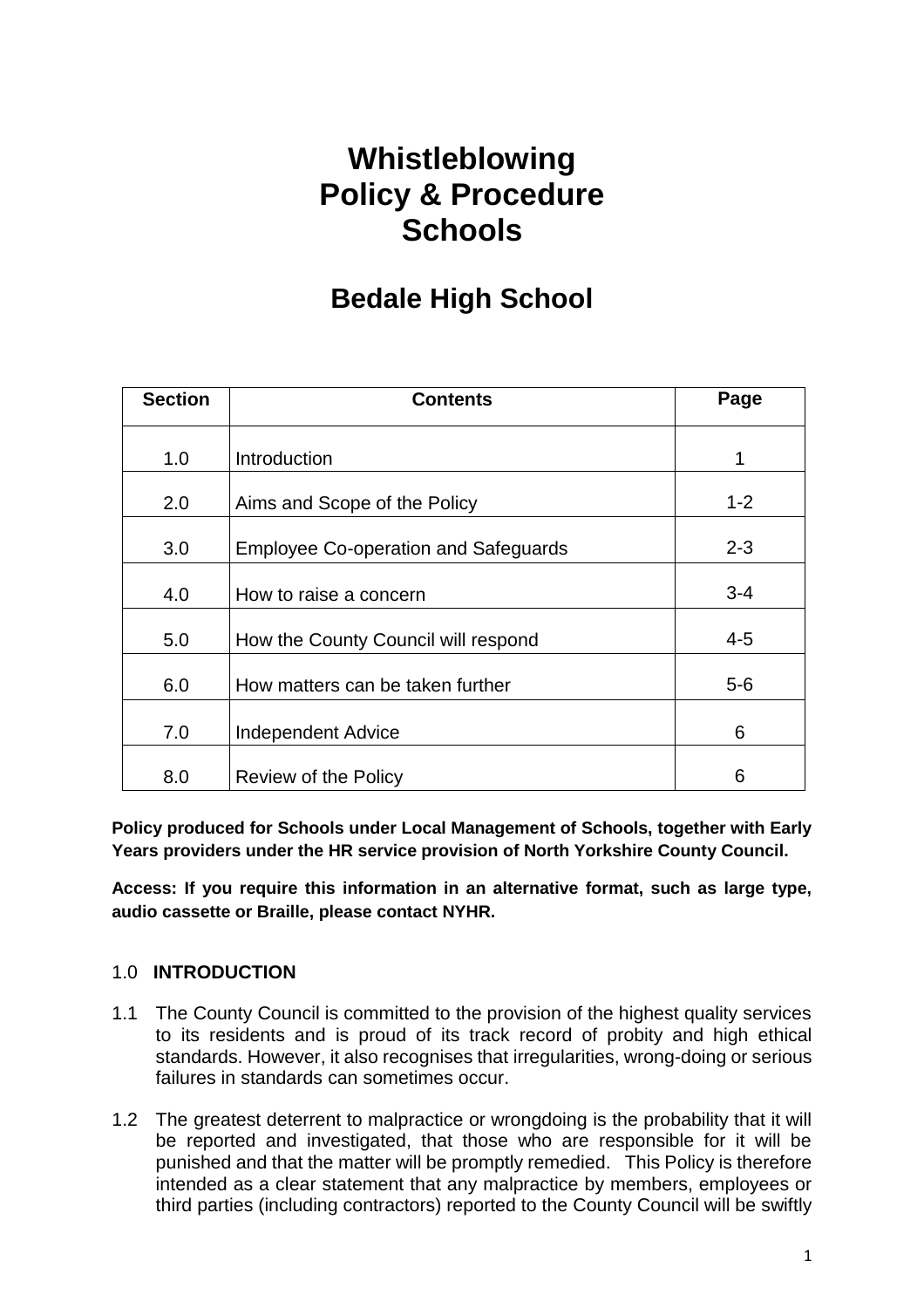and thoroughly investigated. The County Council will also look at ways to ensure that such malpractice or wrongdoing can be prevented for the future.

#### 2.0 **AIMS AND SCOPE OF THE POLICY**

- 2.1 This Policy provides all employees, agency workers, schools' employees, contractors (including their staff) and Members of the County Council with:
	- avenues to raise concerns and receive feedback on any actions taken;
	- reassurances that they will be protected from victimisation for whistleblowing.
- 2.2 Set out below is a list which is intended to illustrate the types of issues which may be legitimately raised under this Whistleblowing Policy:
	- a) any offence, unlawful act, failure to comply with legal obligations or where a miscarriage of justice has occurred, is occurring or is likely to occur;
	- b) maladministration, as defined by the Local Government Ombudsman;
	- c) breach of any statutory Code of Practice;
	- d) breach of, or failure to implement or comply with any County Council policy or procedure rules;
	- e) failure to comply with appropriate professional standards;
	- f) corruption, theft or fraud;
	- g) misuse or damage of County Council assets;
	- h) risks to the health and safety of any individual or the abuse of any vulnerable person;
	- i) failure to take reasonable steps to report and rectify any situation which is likely to give rise to a significant avoidable cost, or loss of income to the County Council;
	- j) unethical conduct, the abuse of power, or the use of the County Council's powers and authority for any unauthorised or malicious purpose;
	- k) unfair discrimination in the County Council's employment or the provision of services;
	- l) causing damage to the environment;
	- m) the deliberate falsification or destruction of information or data;
	- n) the deliberate concealment of information in relation to any of the items on this list.
- 2.3 This Whistleblowing Policy is primarily intended for people to raise concerns that are in the public interest and where the interests of others or of the organisation itself are at risk. It is intended to supplement, rather than to replace, the existing grievance procedures whereby employees of the County Council may already raise complaints or matters of genuine concern relating to their own employment.

#### 3.0 **EMPLOYEE CO-OPERATION AND SAFEGUARDS**

3.1 In many cases it is employees who are most likely to be in the best position to learn of any malpractice or wrongdoing within the County Council or school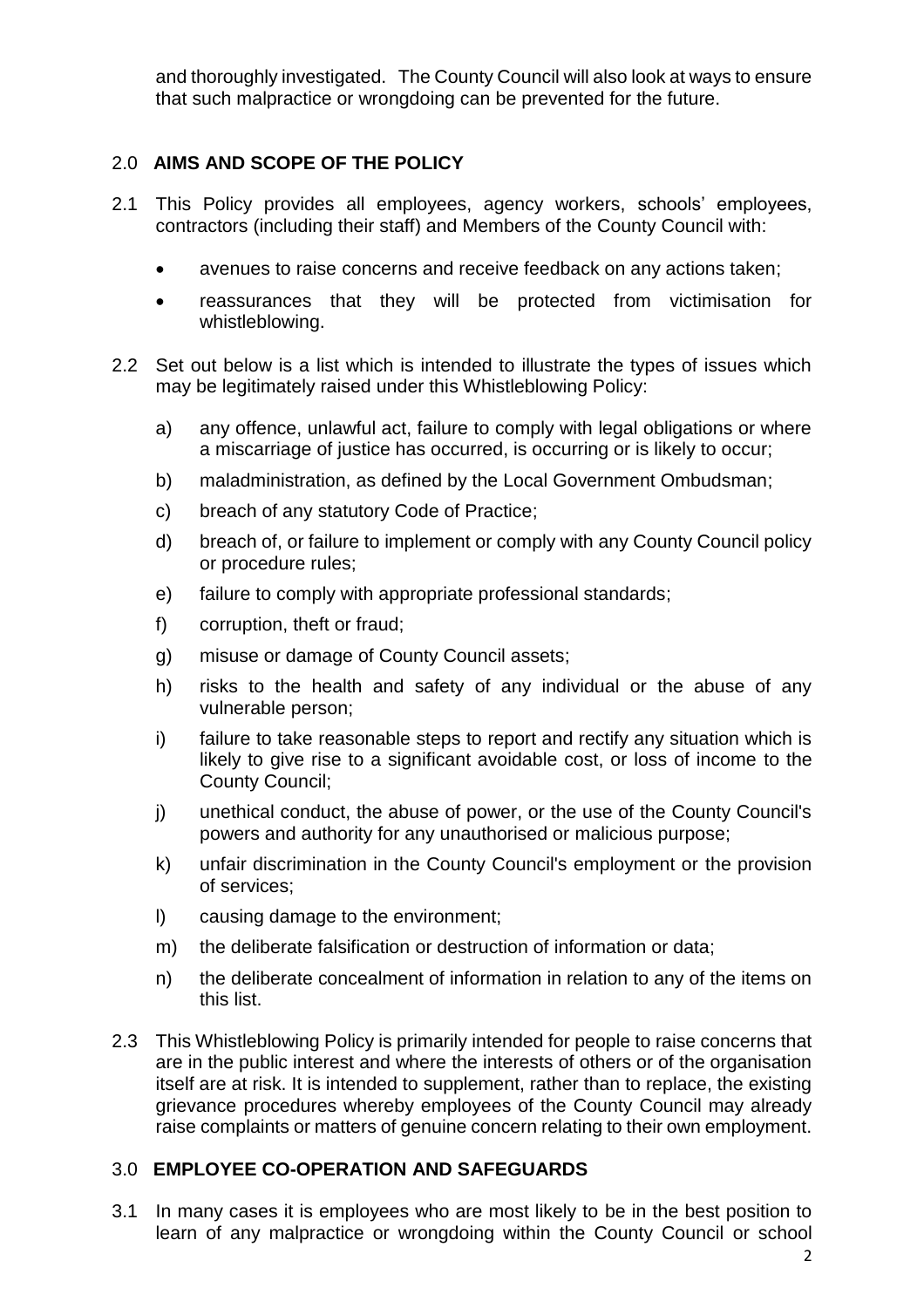setting and to identify something which falls below the standards which the County Council and the public are entitled to expect. The County Council expects the fullest co-operation of all employees in securing the highest standards of service to local residents. This means that, where an employee or Member becomes aware of, or suspects, malpractice, the County Council and school governors will expect them to report these suspicions. The County Council and school governors will treat any failure to report such matters as a serious matter which may, in the case of an employee, result in disciplinary action being taken or may, in the case of a Member be regarded as a breach of the Members' Code of Conduct.

- 3.2 This Policy has been discussed with the relevant trade unions and professional associations.
- 3.3 The County Council will respect (so far as it can legally) the confidentiality of any whistleblowing complaint received, where the complainant requests that confidentiality but cannot guarantee that the investigation process will not result in colleagues speculating on the identity of the whistleblower. It will be easier to follow up and to verify the facts of a case if the complainant is prepared to give his/her name. Unsupported anonymous complaints and allegations are much less powerful and therefore will have to be treated with caution. There will be circumstances where information must be disclosed for legal reasons, or to enable legal steps to be taken, e.g. there may be an obligation to disclose under the Freedom of Information Act provisions, or if the circumstances amount to a serious crime there may be circumstances where information will have to be passed to senior officers or to external agencies such as the police or external auditors.
- 3.4 Any reporting system will be of little effect if those who should use it are afraid that, as the result of making their report, they may experience recriminations, victimisation or harassment. The County Council will therefore not tolerate any attempt to take reprisals against any person who has reported a serious and genuine concern. The County Council will treat any such recriminations, victimisation or harassment as a serious matter which may, in the case of an employee, result in disciplinary action being taken or which may, in the case of a Member, be regarded as a breach of the Members' Code of Conduct. Individuals may also have statutory protection under the Public Interest Disclosure Act 1998, which aims to protect individuals who make certain disclosures of information in the public interest and who are then victimised in their employment. If a whistleblower who has made a valid complaint feels that they have been victimised as a result of raising concerns they can raise the matter directly with the Head of Internal Audit, Veritau who will raise the matter immediately with the appropriate Corporate Director, or the Chief Executive Officer if the complaint relates to a Corporate Director, who will take appropriate action.
- 3.5 The County Council will ensure that the necessary resources are applied to investigating any complaints received. As a consequence of this it will view seriously any knowingly false or malicious allegations which it receives, and will regard the making of any deliberately malicious or vexatious allegations by any employee as a serious disciplinary offence.
- 3.6 The Whistleblowing Policy will be publicised to all staff, schools' employees, Members and contractors via appropriate communication channels.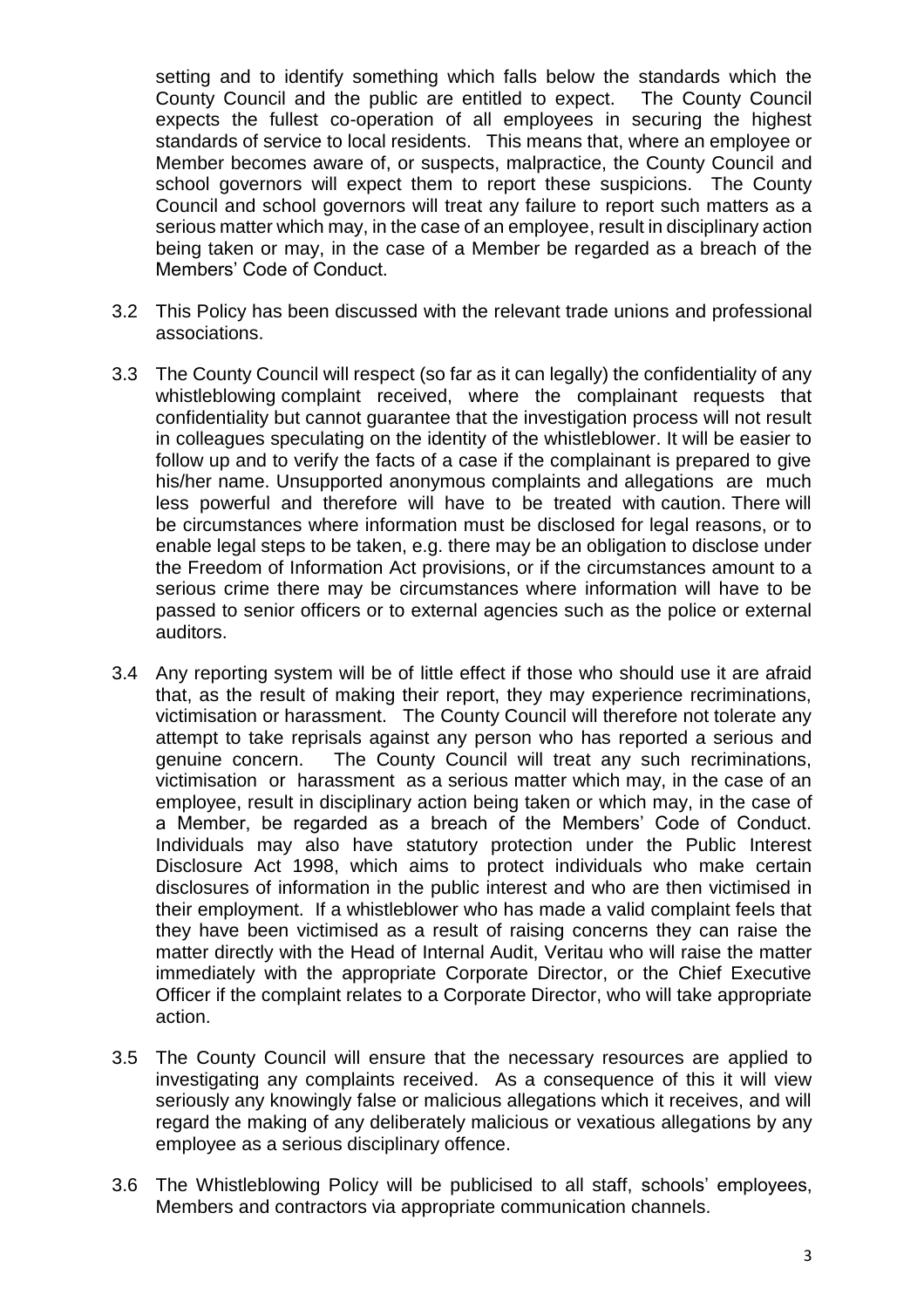#### 4.0 **HOW TO RAISE A CONCERN**

- 4.1 Employees are expected to initially report any concerns to their line manager. If an employee feels unable to do this, their trade union representative or professional association may submit the instance of whistleblowing for them. For school based staff this will normally be the relevant head of department, head teacher or principal. It will be their responsibility to initially investigate all matters reported to them promptly in accordance with the procedure notes issued. If employees feel unable to report concerns in this manner then they should contact their Assistant Director, or in the case of school based staff, the Chair of Governors.
- 4.2 It is, however, appreciated that there may be times when an employee feels unable to use the above procedure, for example when the Whistleblower feels that their line manager may be involved in the malpractice or has failed to take appropriate action when the matter has been raised previously. In such circumstances the Whistleblower may wish to make a whistleblowing complaint under this Policy. The County Council has therefore appointed the Head of Internal Audit, Veritau to act as its Whistleblowing Officer, with the following remit:
	- a) to receive and record any complaints made under this Policy;
	- b) to ensure, as far as possible, the confidentiality of any whistleblowing complainant who requests that their complaint be treated in confidence subject to paragraph 3.3 above;
	- c) to investigate promptly any whistleblowing complaint and to respond directly to the complainant, with a right of access to the Chief Executive Officer and all Members and employees of the County Council or school and to all documents and records of the County Council or school;
	- d) to report to the appropriate Corporate Director or head teacher where the investigation identifies a serious cause for concern within the responsibilities of that officer and to recommend the use of any relevant statutory powers or duties. Where the complaint relates to the conduct of a Member or a Corporate Director, he/she should report to the Chief Executive Officer (and also to the Monitoring Officer in case of complaints in relation to Member conduct). Where the complaint relates to the Chief Executive Officer, he/she should report to the Corporate Director – Strategic Resources. Where the complaint relates to a head teacher or principal, he/she should report to the Chair of Governors;
	- e) to report as appropriate, either jointly with the Corporate Director(s) concerned or in his/her own right, to the County Council, the Executive and/or any Committee or Sub-Committee of the County Council;
	- f) to recommend, in conjunction with the Chief Executive Officer or Assistant Chief Executive (Legal and Democratic Services), to settle appropriate action to resolve a complaint or recompense a complainant; and
	- g) to report annually to the Corporate Director Strategic Resources and, where required, to the Standards and Audit Committees on the number of concerns raised under this Whistleblowing Policy.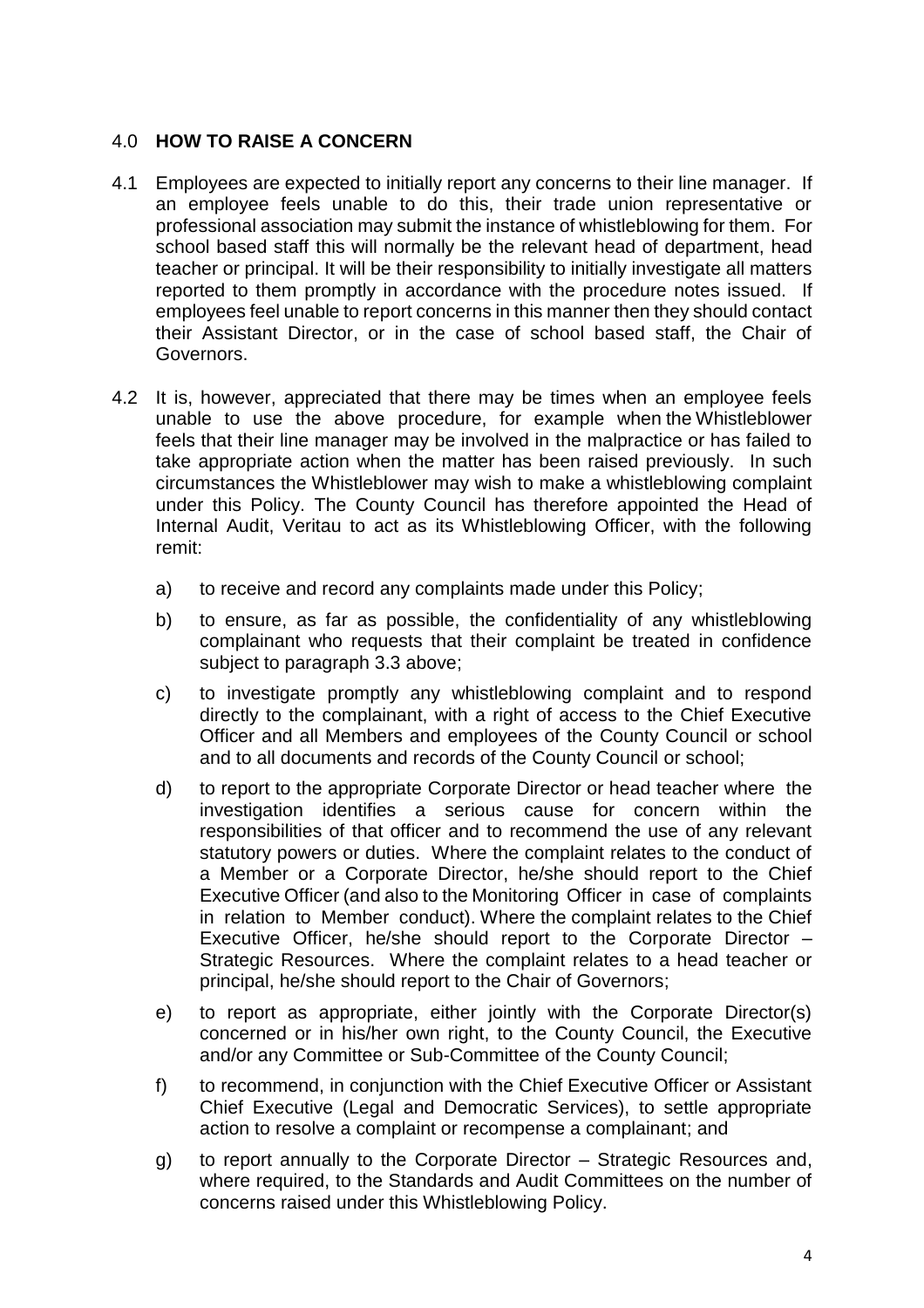4.3 The Head of Internal Audit, Veritau can be contacted by writing a letter in a sealed envelope marked Strictly Private and Confidential, addressed to:

> Max Thomas (Head of Internal Audit) Veritau Ltd County Hall Racecourse Lane **Northallerton** North Yorkshire DL7 8AL

or by telephoning (01609) 532143. In addition there is a direct and confidential whistleblowing hotline number (01609) 760067, which is available 24 hours a day.

#### 5.0 **HOW THE COUNTY COUNCIL WILL RESPOND**

- 5.1 In order to protect both individuals and the County Council, initial enquiries will be made to decide whether an investigation is appropriate and, if so, what form it should take. Concerns or allegations which fall within the scope of specific policies or procedures (for example child protection or discrimination issues) will normally be referred to the appropriate department for separate consideration under those procedures.
- 5.2 Some concerns may be resolved by agreed action without the need for detailed investigation.
- 5.3 Within 10 working days of a concern being received, the line manager or the officer who is designated to carry out the whistleblowing investigation (on behalf of the Head of Internal Audit) will write to the whistleblower:
	- acknowledging that the concern has been received;
	- indicating how s/he proposes to deal with the matter;
	- giving an estimate of how long it will take to provide a final response;
	- **•** stating whether any initial enquiries have been made; and
	- stating whether further investigations will take place, and if not, why not.
- 5.4 The amount of contact between the officers considering the issues and the whistleblower, will depend on the nature of the matters raised, the potential difficulties involved and the clarity of the information provided. If necessary, further information may be sought from the whistleblower.
- 5.5 When any meeting is arranged, the whistleblower has the right, if they so wish, to be accompanied by a Union or professional association representative or a friend who is not involved in the area of work to which the concern relates.
- 5.6 The County Council will, as far as it is able, take steps to minimise any difficulties which the whistleblower may experience as a result of raising a concern. For instance, if they are required to give evidence in criminal or disciplinary